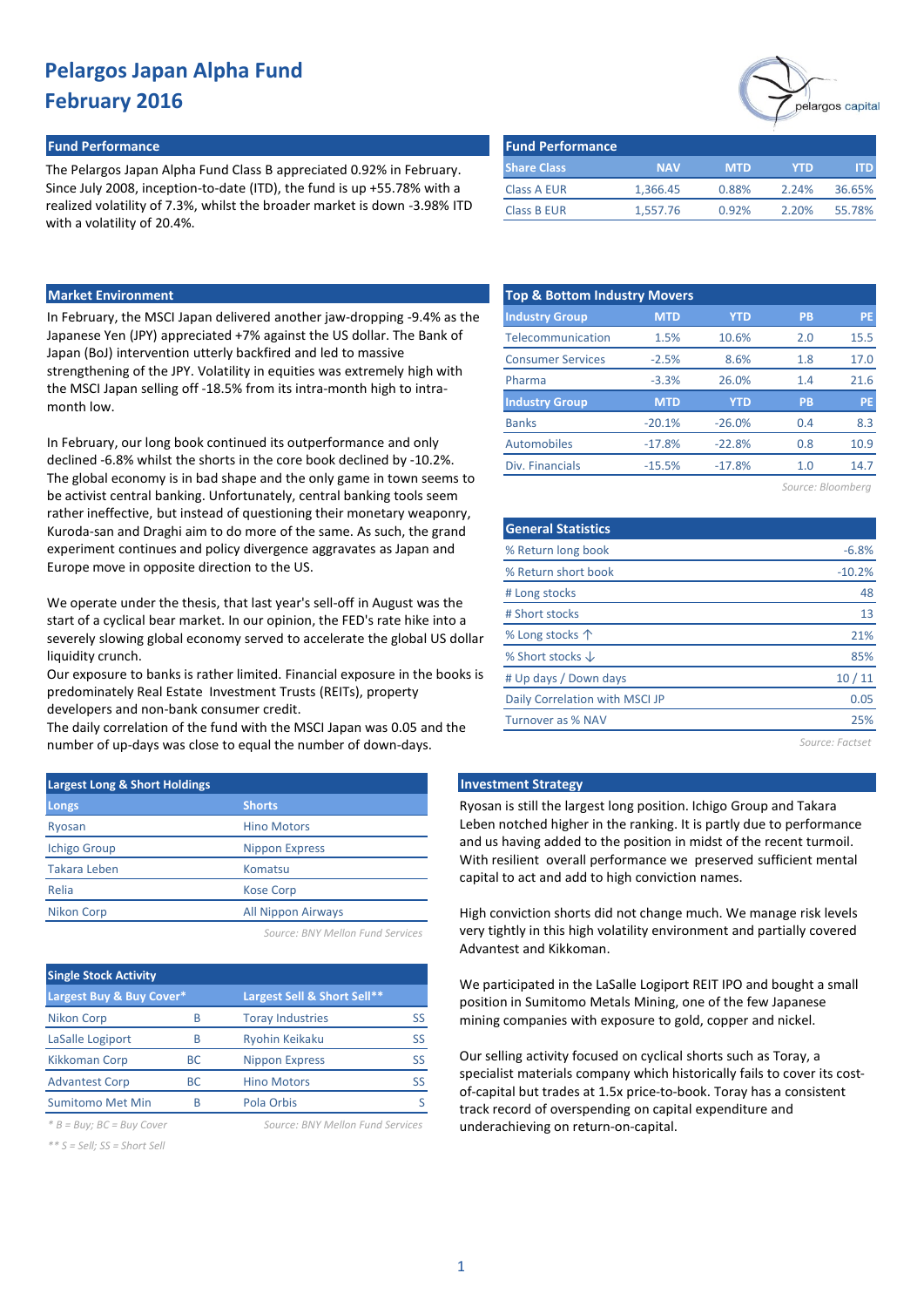#### **Investment Strategy**

Our shorts are concentrated in two style/market segments. On the one hand, in high price momentum, high earnings momentum consumer staples stocks which are trading at outrageous multiples. On the other hand, shorts in cyclical stocks where investors, buy and sell side, underappreciate the earnings deterioration. Kose, despite being a defensive cosmetics company dropped 12% in February. Likewise, Megmilk Snow, a milk and dairy producer, dropped 14% last month. These stocks are members of the lowvariance-at-any-price smart beta theme, bought by institutional investors aiming to replace low yielding fixed income with perceived defensive equity exposure.

The top gainers included even one long position, Kenedix Retail REIT. This real estate investment trust appreciated 13% last month, high dividend stocks performed extremely well as 10 year Japanese government bonds dropped below 0%. The losers this month had little to nothing in common, a specialty chemical stock (Kaneka), a extremely cash rich tech company (Tokyo Ohka Kogyo), a large regional bank (Resona), a shoe retailer (Chiyoda) and a chip distributor (Ryosan).

The largest net long position remained in the Financials sector. This allocation is almost all boring, good old-fashioned real estate investment trust exposure, which we picked for high dividends and solid prospective dividend growth at attractive valuations.



Cumulative Percentage Return 12 month rolling



*Source: Factset\**



| <b>Top Gainers &amp; Losers</b> |   |        |                        |  |         |  |  |  |  |
|---------------------------------|---|--------|------------------------|--|---------|--|--|--|--|
| <b>Gainers</b>                  |   | $CTR*$ | <b>Losers</b>          |  | $CTR*$  |  |  |  |  |
| <b>Hino Motors</b>              | S | 0.5%   | <b>Kaneka Corp</b>     |  | $-0.6%$ |  |  |  |  |
| <b>Kose Corp</b>                | S | 0.3%   | Tokyo Ohka Kogyo       |  | $-0.5%$ |  |  |  |  |
| <b>Nippon Express</b>           | S | 0.3%   | Ryosan                 |  | $-0.4%$ |  |  |  |  |
| <b>Megmilk Snow</b>             | S | 0.3%   | <b>Resona Holdings</b> |  | $-0.4%$ |  |  |  |  |
| <b>Kenedix Retail</b>           |   | 0.3%   | Chiyoda Co             |  | $-0.4%$ |  |  |  |  |

*\*CTR = Contribution Source: Factset*



*Source: UBS PAS*

On a daily basis we track a number of style factors based on our proprietary quant model. This helps us to detect dislocation within the market. In addition, it helps our understanding of style trends and investor's behavior in Japan.

The value factor turned decisively negative for the year and February was yet another bad month for value stocks. High price-to-book and high price-to-earnings stocks outperformed by a wide margin. All value factors were negative, except for dividend yield and free cash flow yield. Dividend stocks performed extremely well on the last day of January as the BOJ announced its intention to move towards negative rates, high dividend stocks got a strong boost. The dividend yield of the long book is 1.9% compared to 1.6% in the short book. The poor performance of the value factor is partly to be blamed on the Financial sector. Within financials, banks and insurance, which are already very inexpensive, collapsed whilst property and non-bank finance performed very well. Resona, a 1% long position, is the only banking exposure in the books. We tend to avoid bank stocks. We find that

complexity in asset valuation on the balance sheets as well as regulatory and monetary intervention diminishes our ability to have an informational edge. We appreciate the simplicity of REITs and its 8% net long exposure contributed nicely to perfomance.

The momentum exposure (spread between long and short book) is close to non-existent on a 9-month basis and on a 6-month basis -0.9% for the long book and -10% for the short book. The price-to-book spread remained the same with the long book's P/B of 1.5x compared to 2.0x for the short book. Given our value approach we have a strong preference for cash rich companies.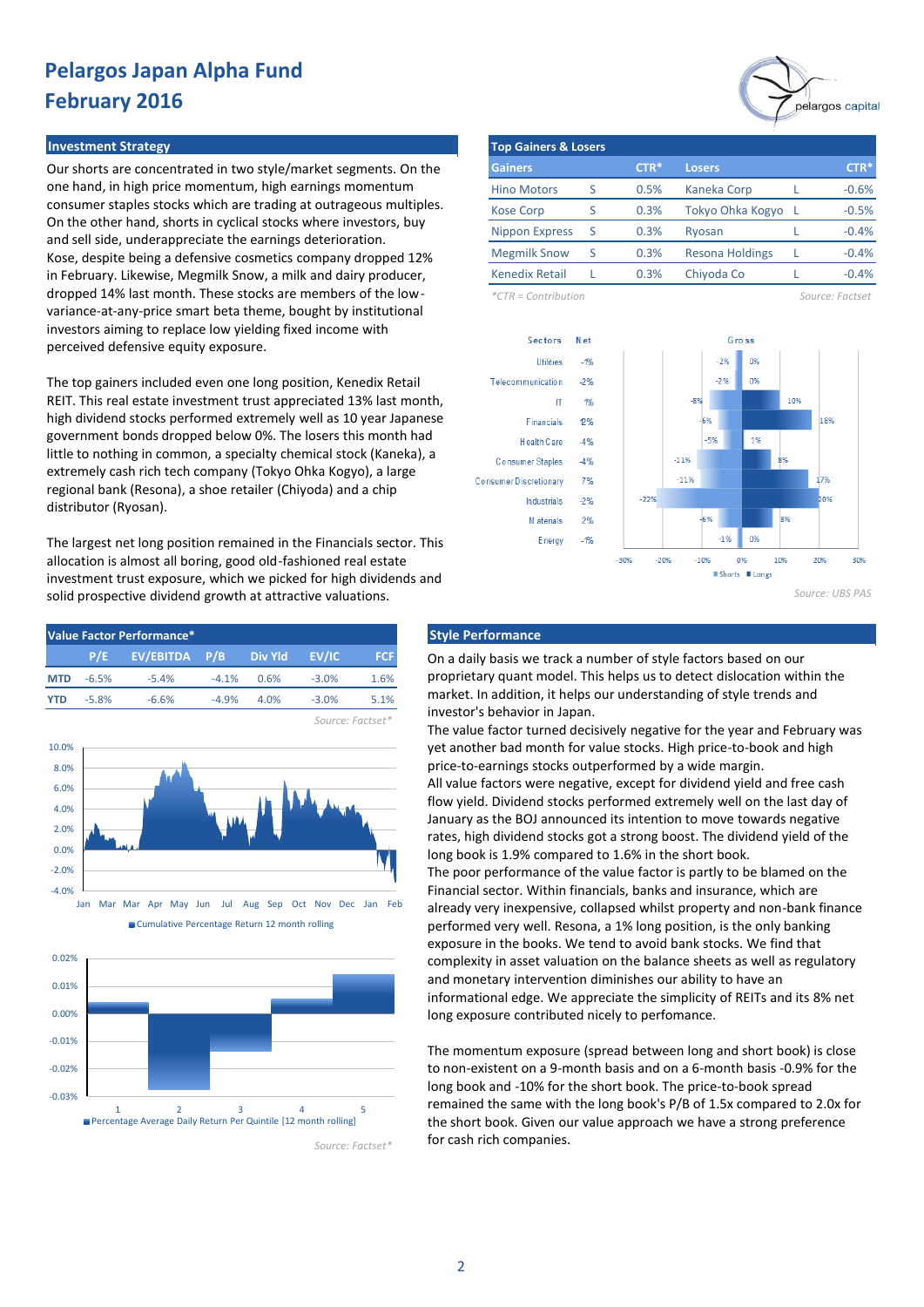#### **Risk Measurement and Management Fund Overview Fund Overview**

The chart below shows the rolling 12-month net and gross exposure for the fund. The exposures are shown as 10 (trading) days moving averages. At the end of February the gross exposure stood at 157%, the delta adjusted gross exposure was 184%.

The net exposure stood at 19%. Having bought cheap protection in early December last year, we took off part of the hedges as our extreme downside scenario materialized. Including the option protection the delta adjusted net exposure stood at 11%.

The ex-ante volatility, based on daily data over the past 1 year, was just 5.7% with an ex-ante beta of close to 0%. Partly because of the REIT and lack of bank exposure the beta of the long book was 0.89. Historically, we have a preference for being long low beta stocks.



Price to Earnings (PE) EV/EBITDA Price to Book (PB) Dividend Yield EV/IC 1 month momentum 6 month momentum 9 month momentum Earnings momentum (1M) Earnings momentum (3M) **CFROI** Cash/MarketValue *Source: Factset* **Style Exposure** Beta Volatility -3.0 7.0% 8.8% 31.7% 17.7% **Short** -10.4 -8.0 -6.7 **Short** 17.4 1.8 10.2 2.0 0.98 25.0% -0.9 1.8 -10.0 23.2% 0.89 16.5 -7.5 **Long** -1.8 8.2  $-17.4$ 1.5 2.1 1.1 -6.0 **Long**

**Risk Statistics Delta Adjusted** Volatility (ex-ante; 1yr daily data) Volatility (ex-ante; 5yr monthly data) Var (99%, 5 days) Beta (ex-ante) -0.01 5.7% 4.8% 1.9%

-1%

*Source: BNY Mellon Fund Services\* Source: GS and UBS PAS*

#### **Outlook**

*Strategic Framework - Outlook 1st half of 2016* 

The six year bull cycle in global equities is over. Last year's correction was the initial leg down in a cyclical bear market. The FED induced policy divergence resulted in universal US dollar strength and a substantial drain on global US dollar liquidity. With such drastic tightening, commodity prices collapsed and related credit suffered. We think, this cycle is only mid-way and it will end with a major liquidity event. Investors across asset classes are in the process of re-pricing risk, not only economic risk but also liquidity risk. The period of central banks suppressing risk premia through monetary activism has come to a halt and the price we pay for ultra low interest rates is capital mis-allocation. In our opinion, the US FED's 'normalization' of interest rates is built on the faulty assumption that the US economy can stand on its own feet. Due to central banks' intervention it is impossible to distinguish noise from signal. For us, it seems that the US recovery is asset price led and therefore a phony construct, which easily unravels once asset prices revert. 2016 has all the hallmarks of a proper cyclical bear market. For the time being, the FED does not come to the rescue. Getting off the zero bound is easier said than done, as the Japanese found out a decade ago.

Debt-to-equity

### *Tactical assessment – Outlook March 2016*

The Japanese market nose dived in February. At some point Japanese equities were down -23% for the year and down -30% from last year's high. This is proper bear market territory and sentiment turned extremely negative. With investors throwing in the towel, downside exhaustion morphs into short covering. The nature of the ensuing rally provides insight into whether the bears regain control or central bankers underwrite another, increasingly costly, put option. It all hinges on the guardians of the global reserve currency who took the punch bowl away despite a developing manufacturing recession. We remain long caution and common sense, leading us to pursue opportunities in boring, unloved, stable and dividend paying stocks. Insanity, manifesting itself in outrageously high valuations, can be best identified in highly crowded momentum stocks. It seems fundamental bottom-up investing with a cautious top down macro overlay is working in our favor. Upside is capped with deteriorating fundamentals and downside is protected by central bankers stetting up bear traps.



*Source: UBS PAS*

37%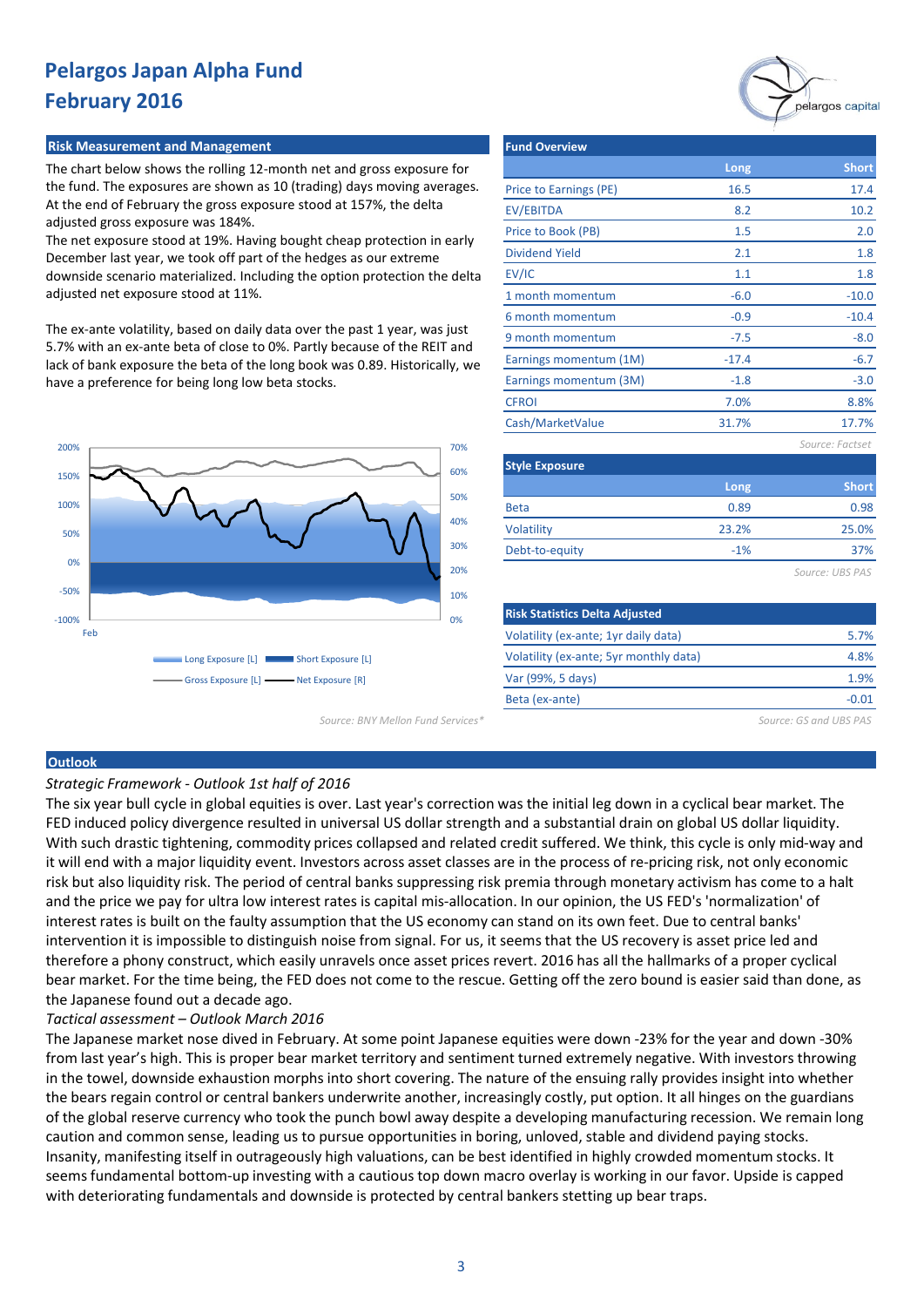

| <b>Historic Fund Performance (Monthly)</b> |          |          |            |          |            |            |          |          |          |          |            |            |
|--------------------------------------------|----------|----------|------------|----------|------------|------------|----------|----------|----------|----------|------------|------------|
|                                            | Jan      | Feb      | <b>Mar</b> | Apr      | <b>May</b> | <b>Jun</b> | Jul      | Aug      | Sep      | Oct      | <b>Nov</b> | <b>Dec</b> |
| <b>Class A EUR</b>                         |          |          |            |          |            |            |          |          |          |          |            |            |
| 2016                                       | 1.35%    | 0.88%    |            |          |            |            |          |          |          |          |            |            |
| 2015                                       | $-1.28%$ | 4.85%    | $-0.32%$   | 3.21%    | 2.54%      | $-1.63%$   | $-3.07%$ | $-3.05%$ | 2.42%    | 1.83%    | 2.16%      | $-1.62%$   |
| 2014                                       | $-3.21%$ | $-0.64%$ | $-0.59%$   | $-1.03%$ | $-2.28%$   | 1.40%      | 0.19%    | $-0.64%$ | 2.01%    | $-1.94%$ | $-1.28%$   | 0.92%      |
| 2013                                       | 4.99%    | $-0.58%$ | 6.55%      | 6.10%    | $-1.05%$   | $-0.78%$   | 0.26%    | $-0.91%$ | 1.08%    | $-0.79%$ | 1.35%      | 1.61%      |
| 2012                                       | $-1.43%$ | 3.77%    | 1.31%      | $-1.26%$ | $-3.88%$   | 1.72%      | 0.79%    | 0.89%    | 1.28%    | 0.54%    | 2.53%      | 3.78%      |
| 2011                                       | 0.84%    | $-0.06%$ | $-1.56%$   | 0.10%    | $-0.19%$   | 0.38%      | $-0.01%$ | $-3.68%$ | 0.64%    | $-0.41%$ | $-2.64%$   | 1.64%      |
| 2010                                       | 0.65%    | $-0.25%$ | 3.27%      | 3.16%    | $-2.71%$   | $-1.27%$   | 1.12%    | $-0.39%$ | 0.82%    | 1.03%    | 1.28%      | 1.75%      |
| 2009                                       | 0.35%    | 1.62%    | $-0.76%$   | $-0.71%$ | 0.98%      | 1.03%      | $-1.84%$ | 2.07%    | $-1.61%$ | $-0.40%$ | $-3.37%$   | 3.19%      |
|                                            |          |          |            |          |            |            |          |          |          |          |            |            |

#### **Class B EUR**

| 2016 | 1.27%    | 0.92%    |          |          |          |          |          |          |          |          |          |          |
|------|----------|----------|----------|----------|----------|----------|----------|----------|----------|----------|----------|----------|
| 2015 | $-1.24%$ | 4.89%    | $-0.27%$ | 3.25%    | 2.57%    | $-1.67%$ | $-2.94%$ | $-3.01%$ | 2.46%    | 1.88%    | 2.06%    | $-1.42%$ |
| 2014 | $-3.16%$ | $-0.60%$ | $-0.56%$ | $-0.99%$ | $-2.24%$ | 1.44%    | 0.23%    | $-0.60%$ | 2.06%    | $-1.89%$ | $-1.24%$ | 0.96%    |
| 2013 | 5.35%    | $-0.58%$ | 6.98%    | 6.48%    | $-1.07%$ | $-0.78%$ | 0.31%    | $-0.92%$ | 1.18%    | $-0.80%$ | 1.46%    | 1.73%    |
| 2012 | $-1.38%$ | 3.81%    | 1.35%    | $-1.21%$ | $-3.83%$ | 1.76%    | 0.84%    | 0.93%    | 1.32%    | 0.58%    | 2.50%    | 4.06%    |
| 2011 | 0.93%    | $-0.03%$ | $-1.55%$ | 0.14%    | $-0.14%$ | 0.42%    | 0.03%    | $-3.63%$ | 0.69%    | $-0.38%$ | $-2.60%$ | 1.68%    |
| 2010 | 0.73%    | $-0.23%$ | 3.52%    | 3.39%    | $-2.83%$ | $-1.31%$ | 1.23%    | $-0.37%$ | 0.91%    | 1.13%    | 1.40%    | 1.89%    |
| 2009 | 2.07%    | 1.67%    | $-0.73%$ | $-0.67%$ | 1.34%    | 1.13%    | $-1.93%$ | 2.24%    | $-1.68%$ | $-0.39%$ | $-2.99%$ | 2.84%    |
| 2008 |          |          |          |          |          |          | 0.96%    | $-1.35%$ | 1.40%    | 3.44%    | 0.52%    | 1.39%    |

| <b>Historic Fund Performance (Yearly)</b> |       |       |          |        |               |      |       |       |       |
|-------------------------------------------|-------|-------|----------|--------|---------------|------|-------|-------|-------|
|                                           | 2016  | 2015  | 2014     | 2013   | 2012          | 2011 | 2010  | 2009  | 2008  |
| <b>Class A EUR</b>                        | 2.24% | 5.81% | $-6.99%$ | 18.86% | 10.24% -4.96% |      | 8.66% | 0.36% |       |
| <b>Class B EUR</b>                        | 2.20% | 6.36% | $-6.52%$ | 20.57% | 10.95% -4.48% |      | 9.67% | 2.75% | 6.46% |

**Investment Objective**

| <b>Fund Facts</b>                 |                              | <b>Fund Facts</b>                         |                                            |
|-----------------------------------|------------------------------|-------------------------------------------|--------------------------------------------|
| <b>Investment Manager</b>         | <b>Pelargos Capital</b>      | <b>Fund Size in EUR</b>                   | €92,603,168                                |
| <b>Legal Status</b>               | FGR (fund for joint account) | <b>Fund Size in USD</b>                   | \$100,687,425                              |
| <b>Fiscal Status</b>              | VBI (tax exempt)             | <b>Participations Outstanding Class A</b> | 236                                        |
| <b>Dividend Policy</b>            | Reinvestment                 | <b>Participations Outstanding Class B</b> | 59,239                                     |
| <b>Base Currency</b>              | <b>EUR</b>                   | <b>Minimum Subscription Class A</b>       | <b>EUR 10,000</b>                          |
| <b>ISIN Class A EUR</b>           | NL0009051887                 | <b>Minimum Subscription Class B</b>       | <b>EUR 10,000</b>                          |
| <b>ISIN Class B EUR</b>           | NL0001118015                 | <b>Dealing Day</b>                        | First business day of each month           |
| <b>Inception Date Class A EUR</b> | January 2009                 | <b>Subscription</b>                       | Any dealing day, 5 business days notice    |
| <b>Inception Date Class B EUR</b> | <b>July 2008</b>             | <b>Redemption</b>                         | 15 business days notice                    |
|                                   |                              | <b>Management Fee Class A</b>             | 1.5%                                       |
| <b>Company Facts</b>              |                              | <b>Management Fee Class B</b>             | 1.0%                                       |
| <b>Firm AUM in EUR</b>            | € 215,516,972                | <b>Performance Fee Class A</b>            | 20% subject to High Watermark              |
| <b>Firm AUM in USD</b>            | \$234,331,603                | <b>Performance Fee Class B</b>            | 15% subject to High Watermark              |
|                                   |                              | <b>Early Redemption Fee</b>               | max 1% (accrues to Fund)                   |
|                                   |                              | <b>Lock-up Class B</b>                    | 1 year                                     |
| <b>Portfolio Managers</b>         |                              | <b>Service Providers</b>                  |                                            |
| <b>Richard Dingemans</b>          |                              | <b>Prime Brokers</b>                      | <b>UBS AG, Goldman Sachs International</b> |
| <b>Michael Kretschmer</b>         |                              | <b>Administrator</b>                      | <b>BNY Mellon Fund Services</b>            |
|                                   |                              | <b>Accountant</b>                         | <b>PricewaterhouseCoopers</b>              |
| <b>Fund Description</b>           |                              | Legal                                     | De Brauw Blackstone Westbroek N.V.         |
| <b>Investment Strategy</b>        | <b>Equity Long/Short</b>     | <b>Title Holder</b>                       | <b>SGG Netherlands N.V.</b>                |
| <b>Investment Style</b>           | Value with a twist           | <b>Depositary</b>                         | <b>Bank of New York Mellon</b>             |

Capital appreciation through investing in long/short positions in Japanese securities 4